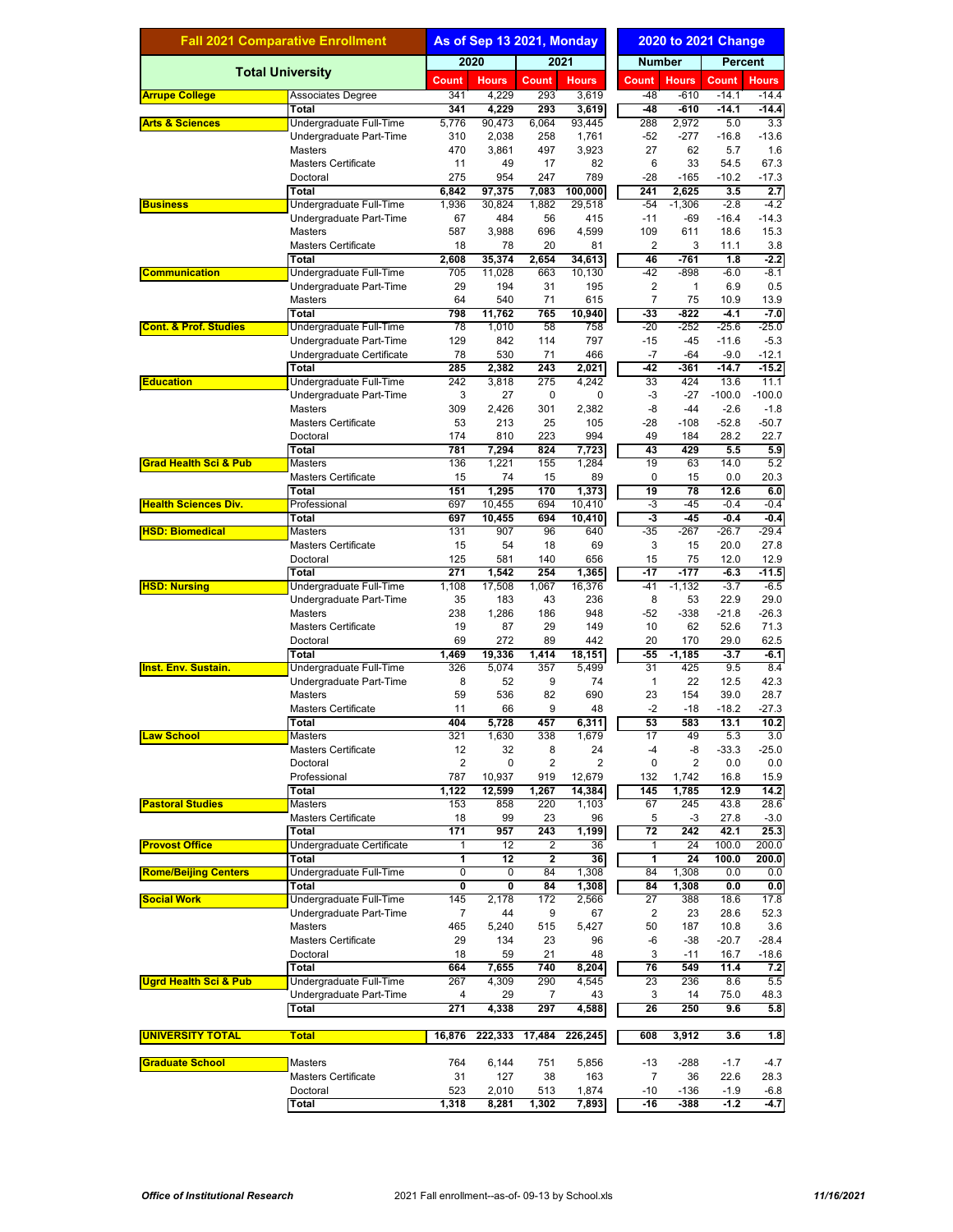| 2020<br>2021<br><b>Number</b><br><b>Percent</b><br><b>Lakeside Campuses</b><br><b>Hours</b><br><b>Hours</b><br><b>Count</b><br><b>Hours</b><br>Count<br><b>Count</b><br><b>Count</b><br><b>Hours</b><br>4,229<br>3,619<br>$-48$<br>$-610$<br>341<br>293<br>$-14.1$<br><b>Associates Degree</b><br>293<br>$-610$<br>341<br>4,229<br>$-48$<br>$-14.1$<br>Total<br>3,619<br>2,972<br>Undergraduate Full-Time<br>5,776<br>90,473<br>6,064<br>93,445<br>288<br>5.0<br>2,038<br>1,761<br>$-52$<br>$-277$<br>$-16.8$<br>Undergraduate Part-Time<br>310<br>258<br>3,923<br>27<br>5.7<br><b>Masters</b><br>470<br>3,861<br>497<br>62<br>49<br>17<br>82<br>6<br>33<br>54.5<br>67.3<br><b>Masters Certificate</b><br>11<br>275<br>247<br>789<br>$-28$<br>Doctoral<br>954<br>$-165$<br>$-10.2$<br>$-17.3$<br><b>Total</b><br>97,375<br>7,083<br>100,000<br>241<br>2,625<br>3.5<br>2.7<br>6,842<br>Undergraduate Full-Time<br>30,824<br>1,882<br>29,518<br>$-54$<br>$-1,306$<br>$-2.8$<br>$-4.2$<br>1,936<br><b>Business</b><br>67<br>484<br>56<br>415<br>$-11$<br>$-69$<br>$-16.4$<br>$-14.3$<br>Undergraduate Part-Time<br>3,988<br>696<br>611<br>18.6<br>15.3<br><b>Masters</b><br>587<br>4,599<br>109<br>2<br>3<br>3.8<br><b>Masters Certificate</b><br>18<br>78<br>20<br>81<br>11.1<br>35,374<br>46<br>$-761$<br>$-2.2$<br><b>Total</b><br>2,608<br>2,654<br>34,613<br>1.8<br>$-42$<br>Undergraduate Full-Time<br>663<br>10,130<br>$-898$<br>$-8.1$<br><b>Communication</b><br>705<br>11,028<br>-6.0<br>2<br>29<br>194<br>31<br>$\mathbf{1}$<br>6.9<br>0.5<br>Undergraduate Part-Time<br>195<br>64<br>540<br>71<br>7<br>75<br>Masters<br>615<br>10.9<br>11,762<br>$-822$<br><b>Total</b><br>798<br>765<br>10,940<br>$-33$<br>$-4.1$<br>758<br>$-20$<br>Undergraduate Full-Time<br>78<br>1,010<br>58<br>$-252$<br>$-25.6$<br>114<br>$-15$<br>Undergraduate Part-Time<br>129<br>842<br>797<br>$-45$<br>$-11.6$<br>78<br>530<br>71<br>$-7$<br>$-64$<br>$-9.0$<br>Undergraduate Certificate<br>466<br>285<br>2,382<br>$\overline{243}$<br>2,021<br>$-42$<br>$-361$<br>$-15.2$<br><b>Total</b><br>-14.7<br>275<br>424<br>Undergraduate Full-Time<br>242<br>3,818<br>4,242<br>$\overline{33}$<br>13.6<br>11.1<br>3<br>27<br>0<br>0<br>$-3$<br>$-27$<br>$-100.0$<br>$-100.0$<br>Undergraduate Part-Time<br>2,426<br>301<br>2,382<br>-8<br>$-44$<br>$-2.6$<br>$-1.8$<br>Masters<br>309<br>213<br>25<br>105<br>$-52.8$<br>$-50.7$<br><b>Masters Certificate</b><br>53<br>-28<br>$-108$<br>223<br>22.7<br>Doctoral<br>174<br>810<br>994<br>49<br>184<br>28.2<br>429<br><b>Total</b><br>781<br>7,294<br>824<br>7,723<br>43<br>5.5<br>5.9<br>31<br><b>Inst. Env. Sustain.</b><br>Undergraduate Full-Time<br>326<br>5,074<br>357<br>5,499<br>425<br>9.5<br>8.4<br>8<br>52<br>9<br>1<br>22<br>12.5<br>42.3<br>Undergraduate Part-Time<br>74<br>59<br>536<br>82<br>690<br>23<br>154<br>39.0<br>28.7<br><b>Masters</b><br>66<br>$-2$<br>$-18.2$<br><b>Masters Certificate</b><br>11<br>9<br>48<br>$-18$<br>53<br>404<br>5,728<br>457<br>6,311<br>583<br>13.1<br>Total<br>17<br>321<br>1,630<br>338<br>1,679<br>49<br>5.3<br><b>Masters</b><br>12<br>32<br>$-33.3$<br><b>Masters Certificate</b><br>8<br>24<br>-4<br>-8<br>$\overline{\mathbf{c}}$<br>$\overline{2}$<br>0<br>$\overline{2}$<br>0<br>2<br>Doctoral<br>0.0<br>787<br>10,937<br>132<br>16.8<br>Professional<br>919<br>12,679<br>1,742<br><b>Total</b><br>145<br>1,785<br>12.9<br>1,122<br>12,599<br>1,267<br>14,384<br>28.6<br><b>Pastoral Studies</b><br>Masters<br>153<br>858<br>220<br>1,103<br>67<br>245<br>43.8<br><b>Masters Certificate</b><br>18<br>99<br>5<br>23<br>96<br>-3<br>27.8<br>$-3.0$<br>171<br>957<br>1,199<br>$\overline{72}$<br>42.1<br>25.3<br>Total<br>243<br>242<br><b>Provost Office</b><br>Undergraduate Certificate<br>$\overline{24}$<br>100.0<br>200.0<br>12<br>2<br>36<br>1<br>1<br>1<br>$\overline{12}$<br>$\mathbf{2}$<br>36<br>$\overline{24}$<br>100.0<br>200.0<br>Total<br>1<br>Undergraduate Full-Time<br>0<br>$\overline{0}$<br>1,308<br>84<br>1,308<br>0.0<br><b>Rome Center</b><br>84<br>0.0<br>0<br>Total<br>0<br>84<br>1,308<br>84<br>1,308<br>0.0<br>0.0<br>Undergraduate Full-Time<br><b>Social Work</b><br>145<br>2,178<br>172<br>2,566<br>27<br>388<br>18.6<br>Undergraduate Part-Time<br>44<br>$\overline{2}$<br>7<br>9<br>67<br>23<br>28.6<br>50<br>187<br>10.8<br>465<br>5,240<br>515<br>5,427<br><b>Masters</b><br><b>Masters Certificate</b><br>29<br>134<br>23<br>96<br>-6<br>$-38$<br>$-20.7$<br>59<br>21<br>3<br>$-11$<br>16.7<br>Doctoral<br>18<br>48<br>76<br><b>Total</b><br>664<br>7,655<br>740<br>8,204<br>549<br>11.4<br>185,367<br>638<br><b>Total</b><br>14,017<br>14,655<br>190,358<br>4,991<br>4.6<br>521<br>4,233<br>4,262<br>4.8<br>Masters<br>546<br>25<br>29<br><b>Masters Certificate</b><br>11<br>49<br>17<br>82<br>6<br>33<br>54.5<br>1,387<br>$-222$<br>$-5.9$<br>Doctoral<br>373<br>351<br>-22<br>1,165<br>9<br><b>Total</b><br>905<br>5,669<br>914<br>$-160$<br>1.0 | <b>Fall 2021 Comparative Enrollment</b> |  | As of Sep 13 2021, Monday |  |  | <b>2020 to 2021 Change</b> |  |  |  |         |
|----------------------------------------------------------------------------------------------------------------------------------------------------------------------------------------------------------------------------------------------------------------------------------------------------------------------------------------------------------------------------------------------------------------------------------------------------------------------------------------------------------------------------------------------------------------------------------------------------------------------------------------------------------------------------------------------------------------------------------------------------------------------------------------------------------------------------------------------------------------------------------------------------------------------------------------------------------------------------------------------------------------------------------------------------------------------------------------------------------------------------------------------------------------------------------------------------------------------------------------------------------------------------------------------------------------------------------------------------------------------------------------------------------------------------------------------------------------------------------------------------------------------------------------------------------------------------------------------------------------------------------------------------------------------------------------------------------------------------------------------------------------------------------------------------------------------------------------------------------------------------------------------------------------------------------------------------------------------------------------------------------------------------------------------------------------------------------------------------------------------------------------------------------------------------------------------------------------------------------------------------------------------------------------------------------------------------------------------------------------------------------------------------------------------------------------------------------------------------------------------------------------------------------------------------------------------------------------------------------------------------------------------------------------------------------------------------------------------------------------------------------------------------------------------------------------------------------------------------------------------------------------------------------------------------------------------------------------------------------------------------------------------------------------------------------------------------------------------------------------------------------------------------------------------------------------------------------------------------------------------------------------------------------------------------------------------------------------------------------------------------------------------------------------------------------------------------------------------------------------------------------------------------------------------------------------------------------------------------------------------------------------------------------------------------------------------------------------------------------------------------------------------------------------------------------------------------------------------------------------------------------------------------------------------------------------------------------------------------------------------------------------------------------------------------------------------------------------------------------------------------------------------------------------------------------------------------------------------------------------------------------------------------------------------------------------------------------------------------------------------------------------------------------------------------------------------------------------------------------------------------------------------------------------------------------------------------------------------------------------------------------------------------------------------------------------------------------------------------------------------------------------------------------------------------------------------------------------------------------------------------------------------------------------------------------------------------------------------------------|-----------------------------------------|--|---------------------------|--|--|----------------------------|--|--|--|---------|
|                                                                                                                                                                                                                                                                                                                                                                                                                                                                                                                                                                                                                                                                                                                                                                                                                                                                                                                                                                                                                                                                                                                                                                                                                                                                                                                                                                                                                                                                                                                                                                                                                                                                                                                                                                                                                                                                                                                                                                                                                                                                                                                                                                                                                                                                                                                                                                                                                                                                                                                                                                                                                                                                                                                                                                                                                                                                                                                                                                                                                                                                                                                                                                                                                                                                                                                                                                                                                                                                                                                                                                                                                                                                                                                                                                                                                                                                                                                                                                                                                                                                                                                                                                                                                                                                                                                                                                                                                                                                                                                                                                                                                                                                                                                                                                                                                                                                                                                                                                                  |                                         |  |                           |  |  |                            |  |  |  |         |
|                                                                                                                                                                                                                                                                                                                                                                                                                                                                                                                                                                                                                                                                                                                                                                                                                                                                                                                                                                                                                                                                                                                                                                                                                                                                                                                                                                                                                                                                                                                                                                                                                                                                                                                                                                                                                                                                                                                                                                                                                                                                                                                                                                                                                                                                                                                                                                                                                                                                                                                                                                                                                                                                                                                                                                                                                                                                                                                                                                                                                                                                                                                                                                                                                                                                                                                                                                                                                                                                                                                                                                                                                                                                                                                                                                                                                                                                                                                                                                                                                                                                                                                                                                                                                                                                                                                                                                                                                                                                                                                                                                                                                                                                                                                                                                                                                                                                                                                                                                                  |                                         |  |                           |  |  |                            |  |  |  |         |
|                                                                                                                                                                                                                                                                                                                                                                                                                                                                                                                                                                                                                                                                                                                                                                                                                                                                                                                                                                                                                                                                                                                                                                                                                                                                                                                                                                                                                                                                                                                                                                                                                                                                                                                                                                                                                                                                                                                                                                                                                                                                                                                                                                                                                                                                                                                                                                                                                                                                                                                                                                                                                                                                                                                                                                                                                                                                                                                                                                                                                                                                                                                                                                                                                                                                                                                                                                                                                                                                                                                                                                                                                                                                                                                                                                                                                                                                                                                                                                                                                                                                                                                                                                                                                                                                                                                                                                                                                                                                                                                                                                                                                                                                                                                                                                                                                                                                                                                                                                                  | <b>Arrupe College</b>                   |  |                           |  |  |                            |  |  |  | $-14.4$ |
|                                                                                                                                                                                                                                                                                                                                                                                                                                                                                                                                                                                                                                                                                                                                                                                                                                                                                                                                                                                                                                                                                                                                                                                                                                                                                                                                                                                                                                                                                                                                                                                                                                                                                                                                                                                                                                                                                                                                                                                                                                                                                                                                                                                                                                                                                                                                                                                                                                                                                                                                                                                                                                                                                                                                                                                                                                                                                                                                                                                                                                                                                                                                                                                                                                                                                                                                                                                                                                                                                                                                                                                                                                                                                                                                                                                                                                                                                                                                                                                                                                                                                                                                                                                                                                                                                                                                                                                                                                                                                                                                                                                                                                                                                                                                                                                                                                                                                                                                                                                  |                                         |  |                           |  |  |                            |  |  |  | $-14.4$ |
|                                                                                                                                                                                                                                                                                                                                                                                                                                                                                                                                                                                                                                                                                                                                                                                                                                                                                                                                                                                                                                                                                                                                                                                                                                                                                                                                                                                                                                                                                                                                                                                                                                                                                                                                                                                                                                                                                                                                                                                                                                                                                                                                                                                                                                                                                                                                                                                                                                                                                                                                                                                                                                                                                                                                                                                                                                                                                                                                                                                                                                                                                                                                                                                                                                                                                                                                                                                                                                                                                                                                                                                                                                                                                                                                                                                                                                                                                                                                                                                                                                                                                                                                                                                                                                                                                                                                                                                                                                                                                                                                                                                                                                                                                                                                                                                                                                                                                                                                                                                  | <b>Arts &amp; Sciences</b>              |  |                           |  |  |                            |  |  |  | 3.3     |
|                                                                                                                                                                                                                                                                                                                                                                                                                                                                                                                                                                                                                                                                                                                                                                                                                                                                                                                                                                                                                                                                                                                                                                                                                                                                                                                                                                                                                                                                                                                                                                                                                                                                                                                                                                                                                                                                                                                                                                                                                                                                                                                                                                                                                                                                                                                                                                                                                                                                                                                                                                                                                                                                                                                                                                                                                                                                                                                                                                                                                                                                                                                                                                                                                                                                                                                                                                                                                                                                                                                                                                                                                                                                                                                                                                                                                                                                                                                                                                                                                                                                                                                                                                                                                                                                                                                                                                                                                                                                                                                                                                                                                                                                                                                                                                                                                                                                                                                                                                                  |                                         |  |                           |  |  |                            |  |  |  | $-13.6$ |
|                                                                                                                                                                                                                                                                                                                                                                                                                                                                                                                                                                                                                                                                                                                                                                                                                                                                                                                                                                                                                                                                                                                                                                                                                                                                                                                                                                                                                                                                                                                                                                                                                                                                                                                                                                                                                                                                                                                                                                                                                                                                                                                                                                                                                                                                                                                                                                                                                                                                                                                                                                                                                                                                                                                                                                                                                                                                                                                                                                                                                                                                                                                                                                                                                                                                                                                                                                                                                                                                                                                                                                                                                                                                                                                                                                                                                                                                                                                                                                                                                                                                                                                                                                                                                                                                                                                                                                                                                                                                                                                                                                                                                                                                                                                                                                                                                                                                                                                                                                                  |                                         |  |                           |  |  |                            |  |  |  | 1.6     |
|                                                                                                                                                                                                                                                                                                                                                                                                                                                                                                                                                                                                                                                                                                                                                                                                                                                                                                                                                                                                                                                                                                                                                                                                                                                                                                                                                                                                                                                                                                                                                                                                                                                                                                                                                                                                                                                                                                                                                                                                                                                                                                                                                                                                                                                                                                                                                                                                                                                                                                                                                                                                                                                                                                                                                                                                                                                                                                                                                                                                                                                                                                                                                                                                                                                                                                                                                                                                                                                                                                                                                                                                                                                                                                                                                                                                                                                                                                                                                                                                                                                                                                                                                                                                                                                                                                                                                                                                                                                                                                                                                                                                                                                                                                                                                                                                                                                                                                                                                                                  |                                         |  |                           |  |  |                            |  |  |  |         |
|                                                                                                                                                                                                                                                                                                                                                                                                                                                                                                                                                                                                                                                                                                                                                                                                                                                                                                                                                                                                                                                                                                                                                                                                                                                                                                                                                                                                                                                                                                                                                                                                                                                                                                                                                                                                                                                                                                                                                                                                                                                                                                                                                                                                                                                                                                                                                                                                                                                                                                                                                                                                                                                                                                                                                                                                                                                                                                                                                                                                                                                                                                                                                                                                                                                                                                                                                                                                                                                                                                                                                                                                                                                                                                                                                                                                                                                                                                                                                                                                                                                                                                                                                                                                                                                                                                                                                                                                                                                                                                                                                                                                                                                                                                                                                                                                                                                                                                                                                                                  |                                         |  |                           |  |  |                            |  |  |  |         |
|                                                                                                                                                                                                                                                                                                                                                                                                                                                                                                                                                                                                                                                                                                                                                                                                                                                                                                                                                                                                                                                                                                                                                                                                                                                                                                                                                                                                                                                                                                                                                                                                                                                                                                                                                                                                                                                                                                                                                                                                                                                                                                                                                                                                                                                                                                                                                                                                                                                                                                                                                                                                                                                                                                                                                                                                                                                                                                                                                                                                                                                                                                                                                                                                                                                                                                                                                                                                                                                                                                                                                                                                                                                                                                                                                                                                                                                                                                                                                                                                                                                                                                                                                                                                                                                                                                                                                                                                                                                                                                                                                                                                                                                                                                                                                                                                                                                                                                                                                                                  |                                         |  |                           |  |  |                            |  |  |  |         |
|                                                                                                                                                                                                                                                                                                                                                                                                                                                                                                                                                                                                                                                                                                                                                                                                                                                                                                                                                                                                                                                                                                                                                                                                                                                                                                                                                                                                                                                                                                                                                                                                                                                                                                                                                                                                                                                                                                                                                                                                                                                                                                                                                                                                                                                                                                                                                                                                                                                                                                                                                                                                                                                                                                                                                                                                                                                                                                                                                                                                                                                                                                                                                                                                                                                                                                                                                                                                                                                                                                                                                                                                                                                                                                                                                                                                                                                                                                                                                                                                                                                                                                                                                                                                                                                                                                                                                                                                                                                                                                                                                                                                                                                                                                                                                                                                                                                                                                                                                                                  |                                         |  |                           |  |  |                            |  |  |  |         |
|                                                                                                                                                                                                                                                                                                                                                                                                                                                                                                                                                                                                                                                                                                                                                                                                                                                                                                                                                                                                                                                                                                                                                                                                                                                                                                                                                                                                                                                                                                                                                                                                                                                                                                                                                                                                                                                                                                                                                                                                                                                                                                                                                                                                                                                                                                                                                                                                                                                                                                                                                                                                                                                                                                                                                                                                                                                                                                                                                                                                                                                                                                                                                                                                                                                                                                                                                                                                                                                                                                                                                                                                                                                                                                                                                                                                                                                                                                                                                                                                                                                                                                                                                                                                                                                                                                                                                                                                                                                                                                                                                                                                                                                                                                                                                                                                                                                                                                                                                                                  |                                         |  |                           |  |  |                            |  |  |  |         |
|                                                                                                                                                                                                                                                                                                                                                                                                                                                                                                                                                                                                                                                                                                                                                                                                                                                                                                                                                                                                                                                                                                                                                                                                                                                                                                                                                                                                                                                                                                                                                                                                                                                                                                                                                                                                                                                                                                                                                                                                                                                                                                                                                                                                                                                                                                                                                                                                                                                                                                                                                                                                                                                                                                                                                                                                                                                                                                                                                                                                                                                                                                                                                                                                                                                                                                                                                                                                                                                                                                                                                                                                                                                                                                                                                                                                                                                                                                                                                                                                                                                                                                                                                                                                                                                                                                                                                                                                                                                                                                                                                                                                                                                                                                                                                                                                                                                                                                                                                                                  |                                         |  |                           |  |  |                            |  |  |  |         |
|                                                                                                                                                                                                                                                                                                                                                                                                                                                                                                                                                                                                                                                                                                                                                                                                                                                                                                                                                                                                                                                                                                                                                                                                                                                                                                                                                                                                                                                                                                                                                                                                                                                                                                                                                                                                                                                                                                                                                                                                                                                                                                                                                                                                                                                                                                                                                                                                                                                                                                                                                                                                                                                                                                                                                                                                                                                                                                                                                                                                                                                                                                                                                                                                                                                                                                                                                                                                                                                                                                                                                                                                                                                                                                                                                                                                                                                                                                                                                                                                                                                                                                                                                                                                                                                                                                                                                                                                                                                                                                                                                                                                                                                                                                                                                                                                                                                                                                                                                                                  |                                         |  |                           |  |  |                            |  |  |  |         |
|                                                                                                                                                                                                                                                                                                                                                                                                                                                                                                                                                                                                                                                                                                                                                                                                                                                                                                                                                                                                                                                                                                                                                                                                                                                                                                                                                                                                                                                                                                                                                                                                                                                                                                                                                                                                                                                                                                                                                                                                                                                                                                                                                                                                                                                                                                                                                                                                                                                                                                                                                                                                                                                                                                                                                                                                                                                                                                                                                                                                                                                                                                                                                                                                                                                                                                                                                                                                                                                                                                                                                                                                                                                                                                                                                                                                                                                                                                                                                                                                                                                                                                                                                                                                                                                                                                                                                                                                                                                                                                                                                                                                                                                                                                                                                                                                                                                                                                                                                                                  |                                         |  |                           |  |  |                            |  |  |  |         |
|                                                                                                                                                                                                                                                                                                                                                                                                                                                                                                                                                                                                                                                                                                                                                                                                                                                                                                                                                                                                                                                                                                                                                                                                                                                                                                                                                                                                                                                                                                                                                                                                                                                                                                                                                                                                                                                                                                                                                                                                                                                                                                                                                                                                                                                                                                                                                                                                                                                                                                                                                                                                                                                                                                                                                                                                                                                                                                                                                                                                                                                                                                                                                                                                                                                                                                                                                                                                                                                                                                                                                                                                                                                                                                                                                                                                                                                                                                                                                                                                                                                                                                                                                                                                                                                                                                                                                                                                                                                                                                                                                                                                                                                                                                                                                                                                                                                                                                                                                                                  |                                         |  |                           |  |  |                            |  |  |  |         |
|                                                                                                                                                                                                                                                                                                                                                                                                                                                                                                                                                                                                                                                                                                                                                                                                                                                                                                                                                                                                                                                                                                                                                                                                                                                                                                                                                                                                                                                                                                                                                                                                                                                                                                                                                                                                                                                                                                                                                                                                                                                                                                                                                                                                                                                                                                                                                                                                                                                                                                                                                                                                                                                                                                                                                                                                                                                                                                                                                                                                                                                                                                                                                                                                                                                                                                                                                                                                                                                                                                                                                                                                                                                                                                                                                                                                                                                                                                                                                                                                                                                                                                                                                                                                                                                                                                                                                                                                                                                                                                                                                                                                                                                                                                                                                                                                                                                                                                                                                                                  |                                         |  |                           |  |  |                            |  |  |  | 13.9    |
|                                                                                                                                                                                                                                                                                                                                                                                                                                                                                                                                                                                                                                                                                                                                                                                                                                                                                                                                                                                                                                                                                                                                                                                                                                                                                                                                                                                                                                                                                                                                                                                                                                                                                                                                                                                                                                                                                                                                                                                                                                                                                                                                                                                                                                                                                                                                                                                                                                                                                                                                                                                                                                                                                                                                                                                                                                                                                                                                                                                                                                                                                                                                                                                                                                                                                                                                                                                                                                                                                                                                                                                                                                                                                                                                                                                                                                                                                                                                                                                                                                                                                                                                                                                                                                                                                                                                                                                                                                                                                                                                                                                                                                                                                                                                                                                                                                                                                                                                                                                  |                                         |  |                           |  |  |                            |  |  |  | $-7.0$  |
|                                                                                                                                                                                                                                                                                                                                                                                                                                                                                                                                                                                                                                                                                                                                                                                                                                                                                                                                                                                                                                                                                                                                                                                                                                                                                                                                                                                                                                                                                                                                                                                                                                                                                                                                                                                                                                                                                                                                                                                                                                                                                                                                                                                                                                                                                                                                                                                                                                                                                                                                                                                                                                                                                                                                                                                                                                                                                                                                                                                                                                                                                                                                                                                                                                                                                                                                                                                                                                                                                                                                                                                                                                                                                                                                                                                                                                                                                                                                                                                                                                                                                                                                                                                                                                                                                                                                                                                                                                                                                                                                                                                                                                                                                                                                                                                                                                                                                                                                                                                  | <b>Cont. &amp; Prof. Studies</b>        |  |                           |  |  |                            |  |  |  | $-25.0$ |
|                                                                                                                                                                                                                                                                                                                                                                                                                                                                                                                                                                                                                                                                                                                                                                                                                                                                                                                                                                                                                                                                                                                                                                                                                                                                                                                                                                                                                                                                                                                                                                                                                                                                                                                                                                                                                                                                                                                                                                                                                                                                                                                                                                                                                                                                                                                                                                                                                                                                                                                                                                                                                                                                                                                                                                                                                                                                                                                                                                                                                                                                                                                                                                                                                                                                                                                                                                                                                                                                                                                                                                                                                                                                                                                                                                                                                                                                                                                                                                                                                                                                                                                                                                                                                                                                                                                                                                                                                                                                                                                                                                                                                                                                                                                                                                                                                                                                                                                                                                                  |                                         |  |                           |  |  |                            |  |  |  | $-5.3$  |
|                                                                                                                                                                                                                                                                                                                                                                                                                                                                                                                                                                                                                                                                                                                                                                                                                                                                                                                                                                                                                                                                                                                                                                                                                                                                                                                                                                                                                                                                                                                                                                                                                                                                                                                                                                                                                                                                                                                                                                                                                                                                                                                                                                                                                                                                                                                                                                                                                                                                                                                                                                                                                                                                                                                                                                                                                                                                                                                                                                                                                                                                                                                                                                                                                                                                                                                                                                                                                                                                                                                                                                                                                                                                                                                                                                                                                                                                                                                                                                                                                                                                                                                                                                                                                                                                                                                                                                                                                                                                                                                                                                                                                                                                                                                                                                                                                                                                                                                                                                                  |                                         |  |                           |  |  |                            |  |  |  | $-12.1$ |
|                                                                                                                                                                                                                                                                                                                                                                                                                                                                                                                                                                                                                                                                                                                                                                                                                                                                                                                                                                                                                                                                                                                                                                                                                                                                                                                                                                                                                                                                                                                                                                                                                                                                                                                                                                                                                                                                                                                                                                                                                                                                                                                                                                                                                                                                                                                                                                                                                                                                                                                                                                                                                                                                                                                                                                                                                                                                                                                                                                                                                                                                                                                                                                                                                                                                                                                                                                                                                                                                                                                                                                                                                                                                                                                                                                                                                                                                                                                                                                                                                                                                                                                                                                                                                                                                                                                                                                                                                                                                                                                                                                                                                                                                                                                                                                                                                                                                                                                                                                                  |                                         |  |                           |  |  |                            |  |  |  |         |
|                                                                                                                                                                                                                                                                                                                                                                                                                                                                                                                                                                                                                                                                                                                                                                                                                                                                                                                                                                                                                                                                                                                                                                                                                                                                                                                                                                                                                                                                                                                                                                                                                                                                                                                                                                                                                                                                                                                                                                                                                                                                                                                                                                                                                                                                                                                                                                                                                                                                                                                                                                                                                                                                                                                                                                                                                                                                                                                                                                                                                                                                                                                                                                                                                                                                                                                                                                                                                                                                                                                                                                                                                                                                                                                                                                                                                                                                                                                                                                                                                                                                                                                                                                                                                                                                                                                                                                                                                                                                                                                                                                                                                                                                                                                                                                                                                                                                                                                                                                                  | <b>Education</b>                        |  |                           |  |  |                            |  |  |  |         |
|                                                                                                                                                                                                                                                                                                                                                                                                                                                                                                                                                                                                                                                                                                                                                                                                                                                                                                                                                                                                                                                                                                                                                                                                                                                                                                                                                                                                                                                                                                                                                                                                                                                                                                                                                                                                                                                                                                                                                                                                                                                                                                                                                                                                                                                                                                                                                                                                                                                                                                                                                                                                                                                                                                                                                                                                                                                                                                                                                                                                                                                                                                                                                                                                                                                                                                                                                                                                                                                                                                                                                                                                                                                                                                                                                                                                                                                                                                                                                                                                                                                                                                                                                                                                                                                                                                                                                                                                                                                                                                                                                                                                                                                                                                                                                                                                                                                                                                                                                                                  |                                         |  |                           |  |  |                            |  |  |  |         |
|                                                                                                                                                                                                                                                                                                                                                                                                                                                                                                                                                                                                                                                                                                                                                                                                                                                                                                                                                                                                                                                                                                                                                                                                                                                                                                                                                                                                                                                                                                                                                                                                                                                                                                                                                                                                                                                                                                                                                                                                                                                                                                                                                                                                                                                                                                                                                                                                                                                                                                                                                                                                                                                                                                                                                                                                                                                                                                                                                                                                                                                                                                                                                                                                                                                                                                                                                                                                                                                                                                                                                                                                                                                                                                                                                                                                                                                                                                                                                                                                                                                                                                                                                                                                                                                                                                                                                                                                                                                                                                                                                                                                                                                                                                                                                                                                                                                                                                                                                                                  |                                         |  |                           |  |  |                            |  |  |  |         |
|                                                                                                                                                                                                                                                                                                                                                                                                                                                                                                                                                                                                                                                                                                                                                                                                                                                                                                                                                                                                                                                                                                                                                                                                                                                                                                                                                                                                                                                                                                                                                                                                                                                                                                                                                                                                                                                                                                                                                                                                                                                                                                                                                                                                                                                                                                                                                                                                                                                                                                                                                                                                                                                                                                                                                                                                                                                                                                                                                                                                                                                                                                                                                                                                                                                                                                                                                                                                                                                                                                                                                                                                                                                                                                                                                                                                                                                                                                                                                                                                                                                                                                                                                                                                                                                                                                                                                                                                                                                                                                                                                                                                                                                                                                                                                                                                                                                                                                                                                                                  |                                         |  |                           |  |  |                            |  |  |  |         |
|                                                                                                                                                                                                                                                                                                                                                                                                                                                                                                                                                                                                                                                                                                                                                                                                                                                                                                                                                                                                                                                                                                                                                                                                                                                                                                                                                                                                                                                                                                                                                                                                                                                                                                                                                                                                                                                                                                                                                                                                                                                                                                                                                                                                                                                                                                                                                                                                                                                                                                                                                                                                                                                                                                                                                                                                                                                                                                                                                                                                                                                                                                                                                                                                                                                                                                                                                                                                                                                                                                                                                                                                                                                                                                                                                                                                                                                                                                                                                                                                                                                                                                                                                                                                                                                                                                                                                                                                                                                                                                                                                                                                                                                                                                                                                                                                                                                                                                                                                                                  |                                         |  |                           |  |  |                            |  |  |  |         |
|                                                                                                                                                                                                                                                                                                                                                                                                                                                                                                                                                                                                                                                                                                                                                                                                                                                                                                                                                                                                                                                                                                                                                                                                                                                                                                                                                                                                                                                                                                                                                                                                                                                                                                                                                                                                                                                                                                                                                                                                                                                                                                                                                                                                                                                                                                                                                                                                                                                                                                                                                                                                                                                                                                                                                                                                                                                                                                                                                                                                                                                                                                                                                                                                                                                                                                                                                                                                                                                                                                                                                                                                                                                                                                                                                                                                                                                                                                                                                                                                                                                                                                                                                                                                                                                                                                                                                                                                                                                                                                                                                                                                                                                                                                                                                                                                                                                                                                                                                                                  |                                         |  |                           |  |  |                            |  |  |  |         |
|                                                                                                                                                                                                                                                                                                                                                                                                                                                                                                                                                                                                                                                                                                                                                                                                                                                                                                                                                                                                                                                                                                                                                                                                                                                                                                                                                                                                                                                                                                                                                                                                                                                                                                                                                                                                                                                                                                                                                                                                                                                                                                                                                                                                                                                                                                                                                                                                                                                                                                                                                                                                                                                                                                                                                                                                                                                                                                                                                                                                                                                                                                                                                                                                                                                                                                                                                                                                                                                                                                                                                                                                                                                                                                                                                                                                                                                                                                                                                                                                                                                                                                                                                                                                                                                                                                                                                                                                                                                                                                                                                                                                                                                                                                                                                                                                                                                                                                                                                                                  |                                         |  |                           |  |  |                            |  |  |  |         |
|                                                                                                                                                                                                                                                                                                                                                                                                                                                                                                                                                                                                                                                                                                                                                                                                                                                                                                                                                                                                                                                                                                                                                                                                                                                                                                                                                                                                                                                                                                                                                                                                                                                                                                                                                                                                                                                                                                                                                                                                                                                                                                                                                                                                                                                                                                                                                                                                                                                                                                                                                                                                                                                                                                                                                                                                                                                                                                                                                                                                                                                                                                                                                                                                                                                                                                                                                                                                                                                                                                                                                                                                                                                                                                                                                                                                                                                                                                                                                                                                                                                                                                                                                                                                                                                                                                                                                                                                                                                                                                                                                                                                                                                                                                                                                                                                                                                                                                                                                                                  |                                         |  |                           |  |  |                            |  |  |  |         |
|                                                                                                                                                                                                                                                                                                                                                                                                                                                                                                                                                                                                                                                                                                                                                                                                                                                                                                                                                                                                                                                                                                                                                                                                                                                                                                                                                                                                                                                                                                                                                                                                                                                                                                                                                                                                                                                                                                                                                                                                                                                                                                                                                                                                                                                                                                                                                                                                                                                                                                                                                                                                                                                                                                                                                                                                                                                                                                                                                                                                                                                                                                                                                                                                                                                                                                                                                                                                                                                                                                                                                                                                                                                                                                                                                                                                                                                                                                                                                                                                                                                                                                                                                                                                                                                                                                                                                                                                                                                                                                                                                                                                                                                                                                                                                                                                                                                                                                                                                                                  |                                         |  |                           |  |  |                            |  |  |  | $-27.3$ |
|                                                                                                                                                                                                                                                                                                                                                                                                                                                                                                                                                                                                                                                                                                                                                                                                                                                                                                                                                                                                                                                                                                                                                                                                                                                                                                                                                                                                                                                                                                                                                                                                                                                                                                                                                                                                                                                                                                                                                                                                                                                                                                                                                                                                                                                                                                                                                                                                                                                                                                                                                                                                                                                                                                                                                                                                                                                                                                                                                                                                                                                                                                                                                                                                                                                                                                                                                                                                                                                                                                                                                                                                                                                                                                                                                                                                                                                                                                                                                                                                                                                                                                                                                                                                                                                                                                                                                                                                                                                                                                                                                                                                                                                                                                                                                                                                                                                                                                                                                                                  |                                         |  |                           |  |  |                            |  |  |  | 10.2    |
|                                                                                                                                                                                                                                                                                                                                                                                                                                                                                                                                                                                                                                                                                                                                                                                                                                                                                                                                                                                                                                                                                                                                                                                                                                                                                                                                                                                                                                                                                                                                                                                                                                                                                                                                                                                                                                                                                                                                                                                                                                                                                                                                                                                                                                                                                                                                                                                                                                                                                                                                                                                                                                                                                                                                                                                                                                                                                                                                                                                                                                                                                                                                                                                                                                                                                                                                                                                                                                                                                                                                                                                                                                                                                                                                                                                                                                                                                                                                                                                                                                                                                                                                                                                                                                                                                                                                                                                                                                                                                                                                                                                                                                                                                                                                                                                                                                                                                                                                                                                  | <b>Law School</b>                       |  |                           |  |  |                            |  |  |  | 3.0     |
|                                                                                                                                                                                                                                                                                                                                                                                                                                                                                                                                                                                                                                                                                                                                                                                                                                                                                                                                                                                                                                                                                                                                                                                                                                                                                                                                                                                                                                                                                                                                                                                                                                                                                                                                                                                                                                                                                                                                                                                                                                                                                                                                                                                                                                                                                                                                                                                                                                                                                                                                                                                                                                                                                                                                                                                                                                                                                                                                                                                                                                                                                                                                                                                                                                                                                                                                                                                                                                                                                                                                                                                                                                                                                                                                                                                                                                                                                                                                                                                                                                                                                                                                                                                                                                                                                                                                                                                                                                                                                                                                                                                                                                                                                                                                                                                                                                                                                                                                                                                  |                                         |  |                           |  |  |                            |  |  |  | $-25.0$ |
|                                                                                                                                                                                                                                                                                                                                                                                                                                                                                                                                                                                                                                                                                                                                                                                                                                                                                                                                                                                                                                                                                                                                                                                                                                                                                                                                                                                                                                                                                                                                                                                                                                                                                                                                                                                                                                                                                                                                                                                                                                                                                                                                                                                                                                                                                                                                                                                                                                                                                                                                                                                                                                                                                                                                                                                                                                                                                                                                                                                                                                                                                                                                                                                                                                                                                                                                                                                                                                                                                                                                                                                                                                                                                                                                                                                                                                                                                                                                                                                                                                                                                                                                                                                                                                                                                                                                                                                                                                                                                                                                                                                                                                                                                                                                                                                                                                                                                                                                                                                  |                                         |  |                           |  |  |                            |  |  |  | 0.0     |
|                                                                                                                                                                                                                                                                                                                                                                                                                                                                                                                                                                                                                                                                                                                                                                                                                                                                                                                                                                                                                                                                                                                                                                                                                                                                                                                                                                                                                                                                                                                                                                                                                                                                                                                                                                                                                                                                                                                                                                                                                                                                                                                                                                                                                                                                                                                                                                                                                                                                                                                                                                                                                                                                                                                                                                                                                                                                                                                                                                                                                                                                                                                                                                                                                                                                                                                                                                                                                                                                                                                                                                                                                                                                                                                                                                                                                                                                                                                                                                                                                                                                                                                                                                                                                                                                                                                                                                                                                                                                                                                                                                                                                                                                                                                                                                                                                                                                                                                                                                                  |                                         |  |                           |  |  |                            |  |  |  | 15.9    |
|                                                                                                                                                                                                                                                                                                                                                                                                                                                                                                                                                                                                                                                                                                                                                                                                                                                                                                                                                                                                                                                                                                                                                                                                                                                                                                                                                                                                                                                                                                                                                                                                                                                                                                                                                                                                                                                                                                                                                                                                                                                                                                                                                                                                                                                                                                                                                                                                                                                                                                                                                                                                                                                                                                                                                                                                                                                                                                                                                                                                                                                                                                                                                                                                                                                                                                                                                                                                                                                                                                                                                                                                                                                                                                                                                                                                                                                                                                                                                                                                                                                                                                                                                                                                                                                                                                                                                                                                                                                                                                                                                                                                                                                                                                                                                                                                                                                                                                                                                                                  |                                         |  |                           |  |  |                            |  |  |  | 14.2    |
|                                                                                                                                                                                                                                                                                                                                                                                                                                                                                                                                                                                                                                                                                                                                                                                                                                                                                                                                                                                                                                                                                                                                                                                                                                                                                                                                                                                                                                                                                                                                                                                                                                                                                                                                                                                                                                                                                                                                                                                                                                                                                                                                                                                                                                                                                                                                                                                                                                                                                                                                                                                                                                                                                                                                                                                                                                                                                                                                                                                                                                                                                                                                                                                                                                                                                                                                                                                                                                                                                                                                                                                                                                                                                                                                                                                                                                                                                                                                                                                                                                                                                                                                                                                                                                                                                                                                                                                                                                                                                                                                                                                                                                                                                                                                                                                                                                                                                                                                                                                  |                                         |  |                           |  |  |                            |  |  |  |         |
|                                                                                                                                                                                                                                                                                                                                                                                                                                                                                                                                                                                                                                                                                                                                                                                                                                                                                                                                                                                                                                                                                                                                                                                                                                                                                                                                                                                                                                                                                                                                                                                                                                                                                                                                                                                                                                                                                                                                                                                                                                                                                                                                                                                                                                                                                                                                                                                                                                                                                                                                                                                                                                                                                                                                                                                                                                                                                                                                                                                                                                                                                                                                                                                                                                                                                                                                                                                                                                                                                                                                                                                                                                                                                                                                                                                                                                                                                                                                                                                                                                                                                                                                                                                                                                                                                                                                                                                                                                                                                                                                                                                                                                                                                                                                                                                                                                                                                                                                                                                  |                                         |  |                           |  |  |                            |  |  |  |         |
|                                                                                                                                                                                                                                                                                                                                                                                                                                                                                                                                                                                                                                                                                                                                                                                                                                                                                                                                                                                                                                                                                                                                                                                                                                                                                                                                                                                                                                                                                                                                                                                                                                                                                                                                                                                                                                                                                                                                                                                                                                                                                                                                                                                                                                                                                                                                                                                                                                                                                                                                                                                                                                                                                                                                                                                                                                                                                                                                                                                                                                                                                                                                                                                                                                                                                                                                                                                                                                                                                                                                                                                                                                                                                                                                                                                                                                                                                                                                                                                                                                                                                                                                                                                                                                                                                                                                                                                                                                                                                                                                                                                                                                                                                                                                                                                                                                                                                                                                                                                  |                                         |  |                           |  |  |                            |  |  |  |         |
|                                                                                                                                                                                                                                                                                                                                                                                                                                                                                                                                                                                                                                                                                                                                                                                                                                                                                                                                                                                                                                                                                                                                                                                                                                                                                                                                                                                                                                                                                                                                                                                                                                                                                                                                                                                                                                                                                                                                                                                                                                                                                                                                                                                                                                                                                                                                                                                                                                                                                                                                                                                                                                                                                                                                                                                                                                                                                                                                                                                                                                                                                                                                                                                                                                                                                                                                                                                                                                                                                                                                                                                                                                                                                                                                                                                                                                                                                                                                                                                                                                                                                                                                                                                                                                                                                                                                                                                                                                                                                                                                                                                                                                                                                                                                                                                                                                                                                                                                                                                  |                                         |  |                           |  |  |                            |  |  |  |         |
|                                                                                                                                                                                                                                                                                                                                                                                                                                                                                                                                                                                                                                                                                                                                                                                                                                                                                                                                                                                                                                                                                                                                                                                                                                                                                                                                                                                                                                                                                                                                                                                                                                                                                                                                                                                                                                                                                                                                                                                                                                                                                                                                                                                                                                                                                                                                                                                                                                                                                                                                                                                                                                                                                                                                                                                                                                                                                                                                                                                                                                                                                                                                                                                                                                                                                                                                                                                                                                                                                                                                                                                                                                                                                                                                                                                                                                                                                                                                                                                                                                                                                                                                                                                                                                                                                                                                                                                                                                                                                                                                                                                                                                                                                                                                                                                                                                                                                                                                                                                  |                                         |  |                           |  |  |                            |  |  |  |         |
|                                                                                                                                                                                                                                                                                                                                                                                                                                                                                                                                                                                                                                                                                                                                                                                                                                                                                                                                                                                                                                                                                                                                                                                                                                                                                                                                                                                                                                                                                                                                                                                                                                                                                                                                                                                                                                                                                                                                                                                                                                                                                                                                                                                                                                                                                                                                                                                                                                                                                                                                                                                                                                                                                                                                                                                                                                                                                                                                                                                                                                                                                                                                                                                                                                                                                                                                                                                                                                                                                                                                                                                                                                                                                                                                                                                                                                                                                                                                                                                                                                                                                                                                                                                                                                                                                                                                                                                                                                                                                                                                                                                                                                                                                                                                                                                                                                                                                                                                                                                  |                                         |  |                           |  |  |                            |  |  |  |         |
|                                                                                                                                                                                                                                                                                                                                                                                                                                                                                                                                                                                                                                                                                                                                                                                                                                                                                                                                                                                                                                                                                                                                                                                                                                                                                                                                                                                                                                                                                                                                                                                                                                                                                                                                                                                                                                                                                                                                                                                                                                                                                                                                                                                                                                                                                                                                                                                                                                                                                                                                                                                                                                                                                                                                                                                                                                                                                                                                                                                                                                                                                                                                                                                                                                                                                                                                                                                                                                                                                                                                                                                                                                                                                                                                                                                                                                                                                                                                                                                                                                                                                                                                                                                                                                                                                                                                                                                                                                                                                                                                                                                                                                                                                                                                                                                                                                                                                                                                                                                  |                                         |  |                           |  |  |                            |  |  |  | 17.8    |
|                                                                                                                                                                                                                                                                                                                                                                                                                                                                                                                                                                                                                                                                                                                                                                                                                                                                                                                                                                                                                                                                                                                                                                                                                                                                                                                                                                                                                                                                                                                                                                                                                                                                                                                                                                                                                                                                                                                                                                                                                                                                                                                                                                                                                                                                                                                                                                                                                                                                                                                                                                                                                                                                                                                                                                                                                                                                                                                                                                                                                                                                                                                                                                                                                                                                                                                                                                                                                                                                                                                                                                                                                                                                                                                                                                                                                                                                                                                                                                                                                                                                                                                                                                                                                                                                                                                                                                                                                                                                                                                                                                                                                                                                                                                                                                                                                                                                                                                                                                                  |                                         |  |                           |  |  |                            |  |  |  | 52.3    |
|                                                                                                                                                                                                                                                                                                                                                                                                                                                                                                                                                                                                                                                                                                                                                                                                                                                                                                                                                                                                                                                                                                                                                                                                                                                                                                                                                                                                                                                                                                                                                                                                                                                                                                                                                                                                                                                                                                                                                                                                                                                                                                                                                                                                                                                                                                                                                                                                                                                                                                                                                                                                                                                                                                                                                                                                                                                                                                                                                                                                                                                                                                                                                                                                                                                                                                                                                                                                                                                                                                                                                                                                                                                                                                                                                                                                                                                                                                                                                                                                                                                                                                                                                                                                                                                                                                                                                                                                                                                                                                                                                                                                                                                                                                                                                                                                                                                                                                                                                                                  |                                         |  |                           |  |  |                            |  |  |  | 3.6     |
|                                                                                                                                                                                                                                                                                                                                                                                                                                                                                                                                                                                                                                                                                                                                                                                                                                                                                                                                                                                                                                                                                                                                                                                                                                                                                                                                                                                                                                                                                                                                                                                                                                                                                                                                                                                                                                                                                                                                                                                                                                                                                                                                                                                                                                                                                                                                                                                                                                                                                                                                                                                                                                                                                                                                                                                                                                                                                                                                                                                                                                                                                                                                                                                                                                                                                                                                                                                                                                                                                                                                                                                                                                                                                                                                                                                                                                                                                                                                                                                                                                                                                                                                                                                                                                                                                                                                                                                                                                                                                                                                                                                                                                                                                                                                                                                                                                                                                                                                                                                  |                                         |  |                           |  |  |                            |  |  |  | $-28.4$ |
|                                                                                                                                                                                                                                                                                                                                                                                                                                                                                                                                                                                                                                                                                                                                                                                                                                                                                                                                                                                                                                                                                                                                                                                                                                                                                                                                                                                                                                                                                                                                                                                                                                                                                                                                                                                                                                                                                                                                                                                                                                                                                                                                                                                                                                                                                                                                                                                                                                                                                                                                                                                                                                                                                                                                                                                                                                                                                                                                                                                                                                                                                                                                                                                                                                                                                                                                                                                                                                                                                                                                                                                                                                                                                                                                                                                                                                                                                                                                                                                                                                                                                                                                                                                                                                                                                                                                                                                                                                                                                                                                                                                                                                                                                                                                                                                                                                                                                                                                                                                  |                                         |  |                           |  |  |                            |  |  |  | $-18.6$ |
|                                                                                                                                                                                                                                                                                                                                                                                                                                                                                                                                                                                                                                                                                                                                                                                                                                                                                                                                                                                                                                                                                                                                                                                                                                                                                                                                                                                                                                                                                                                                                                                                                                                                                                                                                                                                                                                                                                                                                                                                                                                                                                                                                                                                                                                                                                                                                                                                                                                                                                                                                                                                                                                                                                                                                                                                                                                                                                                                                                                                                                                                                                                                                                                                                                                                                                                                                                                                                                                                                                                                                                                                                                                                                                                                                                                                                                                                                                                                                                                                                                                                                                                                                                                                                                                                                                                                                                                                                                                                                                                                                                                                                                                                                                                                                                                                                                                                                                                                                                                  |                                         |  |                           |  |  |                            |  |  |  | 7.2     |
|                                                                                                                                                                                                                                                                                                                                                                                                                                                                                                                                                                                                                                                                                                                                                                                                                                                                                                                                                                                                                                                                                                                                                                                                                                                                                                                                                                                                                                                                                                                                                                                                                                                                                                                                                                                                                                                                                                                                                                                                                                                                                                                                                                                                                                                                                                                                                                                                                                                                                                                                                                                                                                                                                                                                                                                                                                                                                                                                                                                                                                                                                                                                                                                                                                                                                                                                                                                                                                                                                                                                                                                                                                                                                                                                                                                                                                                                                                                                                                                                                                                                                                                                                                                                                                                                                                                                                                                                                                                                                                                                                                                                                                                                                                                                                                                                                                                                                                                                                                                  | <b>Lakeside Campuses</b>                |  |                           |  |  |                            |  |  |  | 2.7     |
|                                                                                                                                                                                                                                                                                                                                                                                                                                                                                                                                                                                                                                                                                                                                                                                                                                                                                                                                                                                                                                                                                                                                                                                                                                                                                                                                                                                                                                                                                                                                                                                                                                                                                                                                                                                                                                                                                                                                                                                                                                                                                                                                                                                                                                                                                                                                                                                                                                                                                                                                                                                                                                                                                                                                                                                                                                                                                                                                                                                                                                                                                                                                                                                                                                                                                                                                                                                                                                                                                                                                                                                                                                                                                                                                                                                                                                                                                                                                                                                                                                                                                                                                                                                                                                                                                                                                                                                                                                                                                                                                                                                                                                                                                                                                                                                                                                                                                                                                                                                  | <b>Graduate School</b>                  |  |                           |  |  |                            |  |  |  | 0.7     |
|                                                                                                                                                                                                                                                                                                                                                                                                                                                                                                                                                                                                                                                                                                                                                                                                                                                                                                                                                                                                                                                                                                                                                                                                                                                                                                                                                                                                                                                                                                                                                                                                                                                                                                                                                                                                                                                                                                                                                                                                                                                                                                                                                                                                                                                                                                                                                                                                                                                                                                                                                                                                                                                                                                                                                                                                                                                                                                                                                                                                                                                                                                                                                                                                                                                                                                                                                                                                                                                                                                                                                                                                                                                                                                                                                                                                                                                                                                                                                                                                                                                                                                                                                                                                                                                                                                                                                                                                                                                                                                                                                                                                                                                                                                                                                                                                                                                                                                                                                                                  |                                         |  |                           |  |  |                            |  |  |  | 67.3    |
|                                                                                                                                                                                                                                                                                                                                                                                                                                                                                                                                                                                                                                                                                                                                                                                                                                                                                                                                                                                                                                                                                                                                                                                                                                                                                                                                                                                                                                                                                                                                                                                                                                                                                                                                                                                                                                                                                                                                                                                                                                                                                                                                                                                                                                                                                                                                                                                                                                                                                                                                                                                                                                                                                                                                                                                                                                                                                                                                                                                                                                                                                                                                                                                                                                                                                                                                                                                                                                                                                                                                                                                                                                                                                                                                                                                                                                                                                                                                                                                                                                                                                                                                                                                                                                                                                                                                                                                                                                                                                                                                                                                                                                                                                                                                                                                                                                                                                                                                                                                  |                                         |  |                           |  |  |                            |  |  |  | $-16.0$ |
|                                                                                                                                                                                                                                                                                                                                                                                                                                                                                                                                                                                                                                                                                                                                                                                                                                                                                                                                                                                                                                                                                                                                                                                                                                                                                                                                                                                                                                                                                                                                                                                                                                                                                                                                                                                                                                                                                                                                                                                                                                                                                                                                                                                                                                                                                                                                                                                                                                                                                                                                                                                                                                                                                                                                                                                                                                                                                                                                                                                                                                                                                                                                                                                                                                                                                                                                                                                                                                                                                                                                                                                                                                                                                                                                                                                                                                                                                                                                                                                                                                                                                                                                                                                                                                                                                                                                                                                                                                                                                                                                                                                                                                                                                                                                                                                                                                                                                                                                                                                  |                                         |  |                           |  |  | 5,509                      |  |  |  | $-2.8$  |